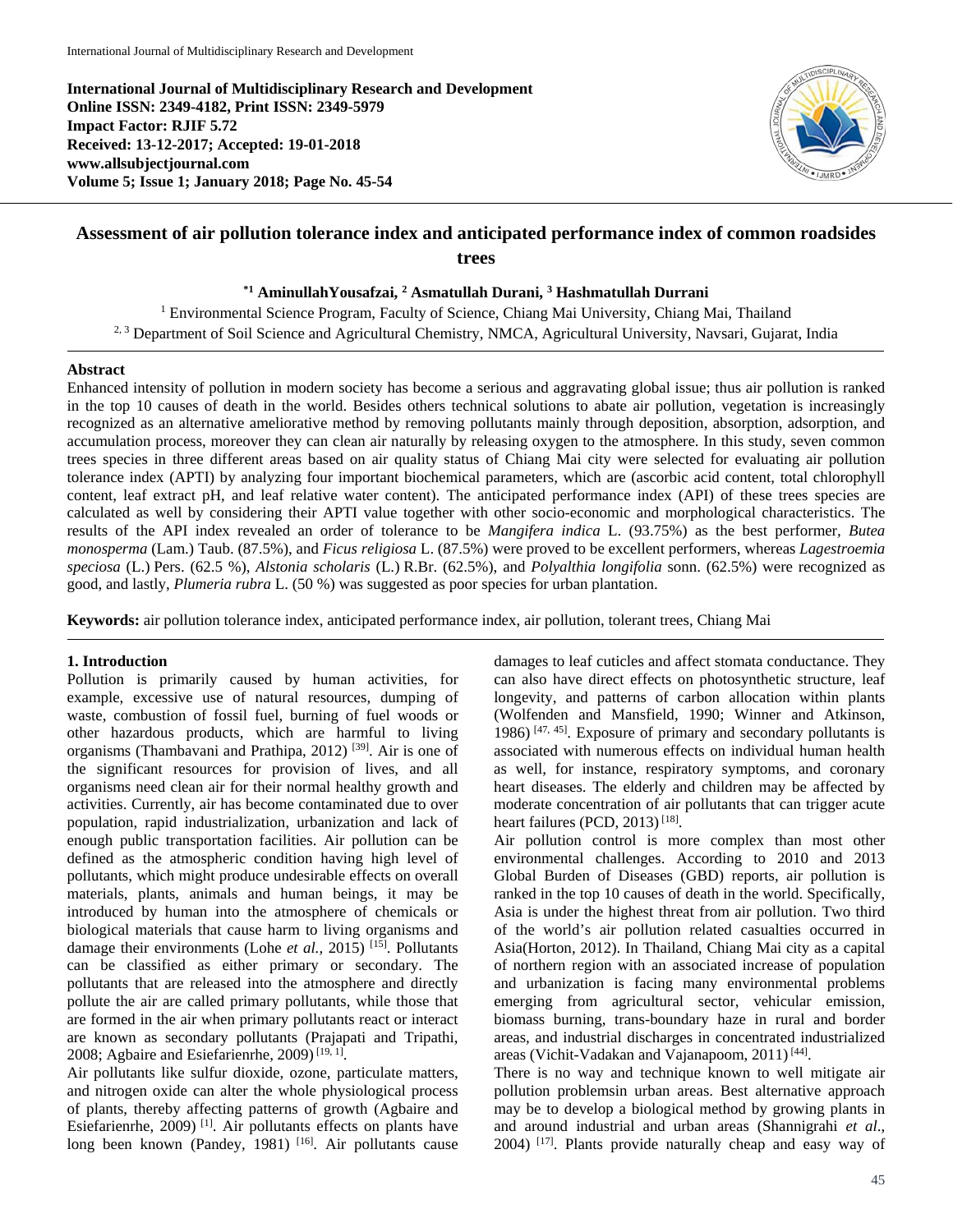cleansing the atmosphere. Plants are essential for all life form on earth, the uptake of carbon dioxide, which is one of the principle greenhouse gases, during photosynthesis is the major pathway by which carbon is removed from the atmosphere and made available to humans and animals for growth and development. Plant diversity also underpins all terrestrial ecosystems and these provide the basic life-support system on which all life depends (Sharrock *et al.*, 2014)<sup>[29]</sup>. They are the fundamental green belt component; operate as a sink to mitigate air pollution by filtering, intercepting, and absorbing in a sustainable manner without serious foliar damage or decline in growth (Prajapati and Tripathi, 2008) [19]. Similarly, roadside plants leaves are in direct contact with air pollutants, and may act as stressors for these pollutants (Rai, 2016)  $^{[22]}$ . The ability of each tree species to absorb pollutants by their foliar surface varies, and depends on several biological, physiological and morphological features of the plants (Seyyednjad et al., 2011)<sup>[26]</sup>.

Air pollution tolerance index (APTI) based on four parameters has been used for identifying tolerance levels of plant species (Agbaire and Esiefarienrhe, 2009; Singh *et al*., 1991) [1, 31] . The APTI and API method is useful for urban planners, landscape architects, and policy makers to select plant species tolerant to air pollution (Agbaire and Esiefarienrhe, 2009) [1]. Air pollution tolerance index has also been used to categorize plants species in their order of tolerance to air pollution (Singh *et al*. 1991; Subramani and Devaanandan, 2015) [31, 38] . The air pollution tolerance index (APTI) and anticipated performance index (API) determination provide a method for screening large number of plants with respect to their vulnerability to air pollutants (Pathak et al., 2010)<sup>[17]</sup>. API is based on various factors influencing the performance of a certain species of tree. Most suitable trees species for development of urban forest can be determined by obtaining their API values. Higher is the API, higher will be the performance of the tree (Pandey *et al*., 2015) [15]. In this study, we have explored common tree species found in Chiang Mai city and calculated their air pollution tolerance index and anticipated performance index. The method is simple and very easy to conduct in all types of field conditions without adopting costly environmental monitoring instruments. Tree species having lower API value may act as bio-indicators for detection and monitoring of pollution effects and species with higher API value are introduced for future plantation to areas for long term air pollution management.

#### **2. Material and Methods**

#### **2.1 Study area**

This study was carried out in Chiang Mai city, a part of Chiang Mai province, which is consider as a second largest province after Bangkok, located in the north of Thailand, lies between  $17.242^{\circ}$  and  $20.148^{\circ}$  North latitude and  $98.010^{\circ}$  to 99.513° East longitude at an elevation about 310 meter above sea level (Janta and Chantara, 2017)<sup>[12]</sup>. Chiang Mai province covers an area around 20,110 km2 from which 83 % of the area is forest. The province has a population around 1,640,479 people, whereas population density is 81.6 people per km2 (Janta and Chantara, 2017) [12]. Chiang Mai has three distinct seasons, the hot (summer) season from March through May, the rainy season from June to October, and the cool (winter)

season from November to February. The average annual temperature is a pleasant  $25^{\circ}$ C. During the hot (summer) season, day-time high temperatures can reach 42 °C, but the cool (winter) season, night-time lows can drop below 10 °C in the city and  $4^{\circ}$ C in mountainous areas (WWO, 2017). The city has grown rapidly in the past decades with an associated increase in air pollution and respiratory health problems (Sriyaraj *et al*.,2008) [37]. Road traffic, industry expansion, burning of domestic wastes, forest fire, and agricultural residues burning are key area sources and influence factors of the air pollution in Chiang Mai city (Sriyaraj *et al*. 2004) [36]. Geographically, Chiang Mai city, situated in a natural basin and is surrounded by high mountainous ranges is another important influencing factor (Wiriya *et al*., 2013) [46]. The study was performed along the main roads of the urban area (Chiang Mai city), a suburban area (Chiang Mai University), and a rural area (700 years roadsides) (Figure1). The particular sites for data collection were selected based on Sransupphasirigul study of 2013<sup>[35]</sup> (Air quality mapping of Chiang Mai city using lichens as indicators and its relationship with ambient nitrogen dioxide) (Sransupphasirigul, 2013)<sup>[35]</sup>.



**Fig 1:** Chiang Mai province(Sransupphasirigul, 2013) [35], and the studied locations in Chiang Mai City.

#### **2.2 Tree selection**

During the period from June to August 2016, a pilot survey was conducted in the study areas. The main objective of the survey was to target the most common urban trees species in Chiang Mai city. Seven (7) common trees species which were *Mangifera indica* L., *Ficus religiosa* L*.*, *Plumeria rubra* L., *Lagerstroemia speciosa* (L.) Pers., *Alstonia scholaris* (L.) R., *Butea monosperma* (Lam.) Taub., *and Polyalthia longifolia* Sonn., were indicated. Three individuals of each species at each of sites were marked. Overall, sixty-three (63) individual trees were selected. Care was taken to ensure that all selected trees species have same ecological conditions with respect to soil, water, sunlight, exposure to pollutants and distance from main road.

#### **2.3 Leaf sample collection**

Leaf samples were collected from four: East, West, North, and South directions of each of the selected trees. At each of the directions, two branches, 2 to 4 meter high from ground level were marked, to make sure that leaves are in optimum ages. The marked branches were then divided into four equal parts, the middle two parts were chosen for best mature leaves. The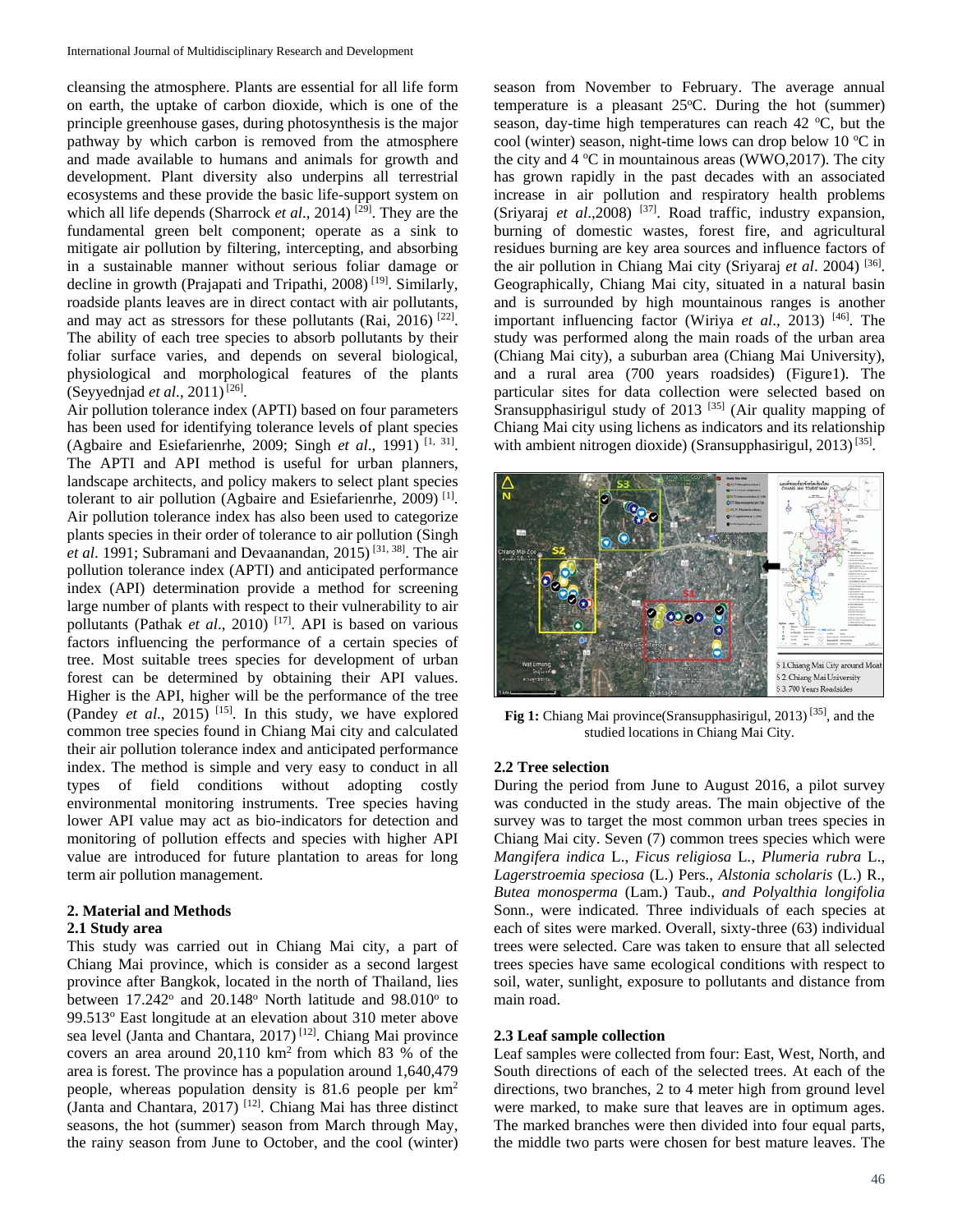leaf samples from each of the selected tree were collected for 100-200 grams in marked polythene bags, and were immediately put into a foam box with ice and transferred to laboratory for further biochemical analysis. The leaf samples were stored at -20°C until the biochemical analysis. With respect to Chiang Mai city air quality situation, the sample collection were made in the month of October, 2016, the highest peak of rainfall, and in the hot summer and dry season of the region in March, 2017. During the sample collection, geographical coordinates of the selected areas and each of the selected trees were recorded.

#### **2.4 Air pollution tolerance index (APTI)**

Air pollution tolerance index (APTI) is a method calculated by combination of leaf extract pH, total chlorophyll content, ascorbic acid content, and leaf relative water content percentage values into a mathematical expression as described by Singh and Rao(Singh *et al.*, 1991)<sup>[31]</sup>.

# **2.4.1 Analysis of ascorbic acid content (ASA)**

The ascorbic acid content was estimated following the method of (Deepa *et al*., 2006) [7] with some modifications. In brief; one gram of leaf sample was sliced and homogenized in 10 mL of 3 % Meta phosphoric acid for 30 seconds at 4 °C. The homogenate sample was centrifuged at 3000 x g for 20 minutes at 4 °C. Next, 2 mL of the crude extract was added to 5 mL of 3 % Meta phosphoric acid, and finally, the sample was titrated with 0.1 mM2, 6-Dichlorophenolindophenol (DPIP) to the end point. Calculations were made using the formula below:

ASA (mgg<sup>-1</sup>) = 
$$
\frac{(X-B)*A*D*V}{(S-B)*E*Y}
$$

Where

 $X =$  Volume of DPIP used to titrate sample (mL),  $B =$  Volume of DPIP used to titrate blank (mL),  $S =$  Volume of DPIP used to titrate standard ascorbic acid (mL),  $A =$ Concentration of standard ascorbic acid (mgmL<sup>-1</sup>),  $D =$  Volume of standard ascorbic acid (mL),  $V = Total volume of crude extract (mL), E$  $=$  Weight of leaf sample (gr), Y  $=$  Volume of crude extract in titration (mL).

#### **2.4.2 Analysis of total chlorophyll content (TCh)**

Total chlorophyll content was estimated using the method of(Arnon, 1949). Briefly, 30 milligrams of leaf sample was sliced and placed in a test tube containing 5 mL of 80% acetone. The test tube was covered by aluminum foil and placed in a dark room at 25 °C for one day. The absorbance of the extracted solution was measured with visible spectrophotometer at 645 and 663 nm, and the solution of 80

% acetone was used as a blank. Calculations were made using the formula below:

TCh (mgg<sup>-1</sup>) = [20.2 (OD645nm) + 8.02 (OD663nm)] \* (
$$
\frac{v}{1000 \times w}
$$
)

Where;

V=Total volume of extract (mL), and W=Weight of leaf material in gram.

### **2.4.3 Measurement of Leaf Extract pH (LEPH)**

Leaf extract pH was done according to method described by (Agbaire and Esiefarienrhe 2009)  $\text{[1]}$ . In brief, five grams of leaf sample was homogenized in 10 mL of distilled water, the homogenate sample was centrifuged and supernatant was collected, and finally pH was measured by a digital pH meter.

#### **2.4.4 Measurement of leaf relative water content % (LRWC)**

The leaf relative water content percentage was estimated following the method adapted by (Agbaire and Esiefarienrhe  $2009$ <sup>[1]</sup>.

$$
LRWC\ (\%) = \frac{FW-DW}{TW-DW} \ *\ 100
$$

Where;

FW= Fresh weight (mgg<sup>-1</sup>), DW = Dry weight (mgg<sup>-1</sup>), TW= Turgid weight (mgg<sup>-1</sup>)

These parameters were computed together in a formulation to obtain an empirical value signifying the air pollution tolerance index of studied trees species (Singh and Rao, 1983)<sup>[33]</sup>, which is as follow:

$$
APTI = \frac{[ASA * (TCh + LEpH) + LRWC)]}{10}
$$

Where;

 $ASA = Ascorbic acid content (mgg<sup>-1</sup>) of fresh weight, TCh =$ Total chlorophyll content  $(mgg^{-1})$  of fresh weight, LEpH = Leaf extract pH, and  $LRWC =$  Leaf relative water content (%).

#### **2.5 Anticipated performance index (API)**

By combining the results of air pollution tolerance index (APTI) values with the appropriate morphological and socioeconomic characters, for example, plant habit, canopy structure, type of plant, laminar structure and socio-economic value, the anticipated performance index (API) was calculated for the selected trees species. Based on both of the assessment methods, different grades (+) were allotted to each tree species (Table 1).

**Table 1:** Gradation of plant species on the basis of air pollution tolerance index (APTI) and others morphological and socio-economic characters (Prajapati and Tripathi 2008) [19].

| <b>Grading characters</b> | <b>Pattern of assessment</b> | <b>Grade allotted</b> |
|---------------------------|------------------------------|-----------------------|
| (a)Tolerance<br>APTI      | $9.0 - 12.0$                 |                       |
|                           | $12.1 - 15.0$                |                       |
|                           | 15.1-18.0                    |                       |
|                           | 18.1-21.0                    |                       |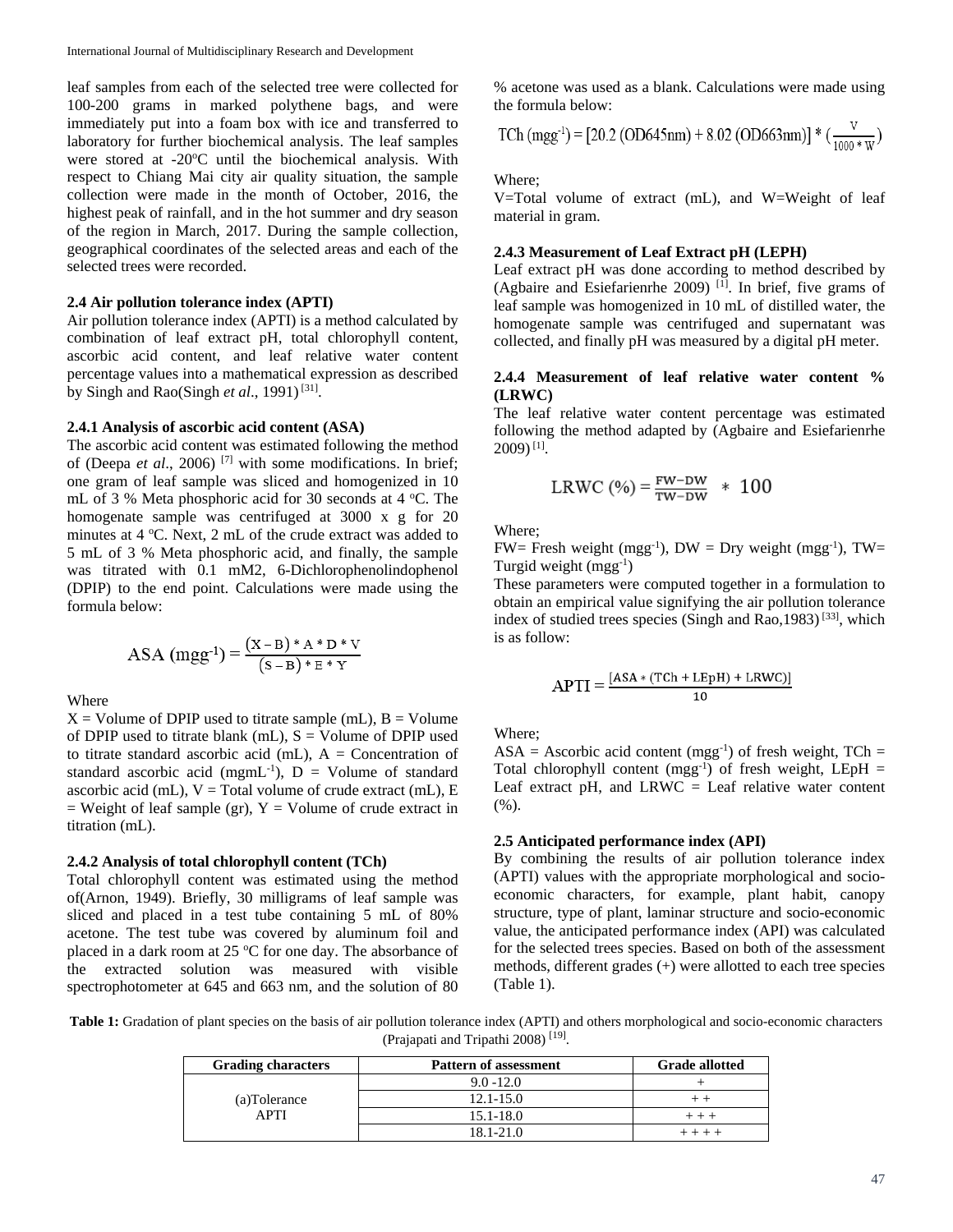|                              | 21.1-24.0                       | $+ + + + +$ |
|------------------------------|---------------------------------|-------------|
| (b) Morphological characters |                                 |             |
|                              | Small                           |             |
| 1.Plant habit                | Medium                          | $^{+}$      |
|                              | Large                           | $+ +$       |
|                              | Spare/irrigular/globular        |             |
| 2. Canopy structure          | Spreading crown/open/semi-dense | $^{+}$      |
|                              | Spreading dense                 | $+ +$       |
|                              | Deciduous                       |             |
| 3. Type of plant             | Evergreen                       | $+$         |
| 4. Laminar structure         |                                 |             |
|                              | Small                           |             |
| 4.1Size                      | Medium                          | $^{+}$      |
|                              | Large                           | $+ +$       |
| 4.2Texture                   | Smooth                          |             |
|                              | Cariaceous                      | $^{+}$      |
| 4.3 Hardiness                | Delineate                       |             |
|                              | Hardy                           | $^{+}$      |
| (c) Socio-economic value     |                                 |             |
|                              | Less than three uses            |             |
|                              | Three or four uses              | $^{+}$      |
|                              | Five or more than five uses     | $+ +$       |

According to the criteria and the (+) grades obtained by trees during observation in the field and laboratory, the trees were then categorized based on anticipated performance index, where; High grade and high score means very tolerant against air pollution and low grade and small score indicate sensitivity to air pollution (Table 2).

**Table 2:** Anticipated performance index (API) of plant species (Prajapati and Tripathi 2008) [19]

| Grade | %Scoring   | <b>Assessment category</b> |
|-------|------------|----------------------------|
|       | $UP$ to 30 | Not recommended            |
|       | $31 - 40$  | Very poor                  |
| 2     | $41 - 50$  | Poor                       |
| 3     | $51 - 60$  | Moderate                   |
|       | $61 - 70$  | Good                       |
|       | $71 - 80$  | Very good                  |
|       | $81 - 90$  | Excellent                  |
|       | $91 - 100$ | <b>Best</b>                |

# **3. Results and discussion**

### **3.1 Changes in ascorbic acid content**

Ascorbic acid is an antioxidant in plants playing a pivotal role in activation of many physiological and defense mechanisms. The level of ascorbic acid in plants is determinant of its tolerance against the adverse effects of oxidizing pollutants (Sharma et al., 2016)<sup>[28]</sup>. Ascorbic acid, together with mineral deficiencies, are among the factors responsible for the formation of reactive oxygen species (ROS) concentration produced by photosynthetic apparatus during pollution stress (Ramakrishna and Ravishankar, 2011). High level of ascorbic acid in leaves increase air pollution tolerance ability (Das *et al*., 2016) [5]. Study have reported that the higher ascorbic acid content of the plant is a sign of its tolerance against sulfur dioxide pollution (1984). Ascorbic acid plays an important role in photosynthetic carbon fixation. Because of its importance, ascorbic acid is used as a parameter in formula used to calculate air pollution tolerance index (Gholami *et al*.,  $2016$ ) [9].

As shown in Table 3, the highest ascorbic acid content in (mgg-1 ) was recorded by *Mangifera indica* during the dry season in site1 (14.38±1.68), site2 (13.23±3.35), and site3  $(11.23 \pm 1.96)$ , while during the rainy season observation, the ascorbic acid content was recorded in site1  $(13.65\pm2.16)$ , site2  $(12.78\pm4.76)$ , and site3  $(10.16\pm1.83)$ . The ascorbic acid was recorded least by *Plumeri arubra* in site1 during the dry and the rainy seasonobservation  $(5.06\pm0.23)$ , and  $(4.29\pm0.24)$ respectively. The result showed in case of *Mangifera indica*, the concentration of ascorbic acid during the dry season with respect to the rainy season was more by 5.35%, 3.52%, and 10.53% in site1, site2 and site3 respectively. For *Ficus religiosa,* similar inclination by6.86%, 7.80%, and 17.74% in site1, site2 and site3 was observed. Identical trend was detected in case of *Lagestroemia speciosa*(11.19%, 6.39%, 3.01%), *Alstonia scholaris* (12.33%, 10.43%, 3.92%)*, Butea monosperma* (9.56%, 11.83%, 11.05%), and finally in case of *Polyalthia longifolia* the increase was found by6.52%, and 0.59 % in site1 and site2 respectively, whereas in site3 the reduction in ascorbic acid content by 0.78% was observed (Table 3). It is clear that ascorbic acid content for the same set of trees were found higher during dry and polluted season and lower at least polluted sites during rainy season. Increase level of ascorbic acid content enhances pollution tolerance, which is a response of defense mechanism of the relevant tree species.

# **3.2 Changes in total chlorophyll content**

Chlorophyll is the most important photosynthetic pigment in plants, it is an index of productivity of plants (Bojovic and Stojanovic,  $2005$ <sup>[3]</sup>. Chlorophyll content of plants signifies its photosynthetic activity as well as the growth and development (Bojovic and Stojanovic, 2005) [3]. The trees keeping up their chlorophyll pigment even under stress condition were supposed to be tolerant against air pollution (Singh and Tuteja, 2011; Uka, 2017) <sup>[30, 41]</sup>. Previous studies have illustrated that chlorophyll content in plant species varies with the pollution status of the area i.e. higher the pollution level in the form of vehicular exhausts, lower the chlorophyll content.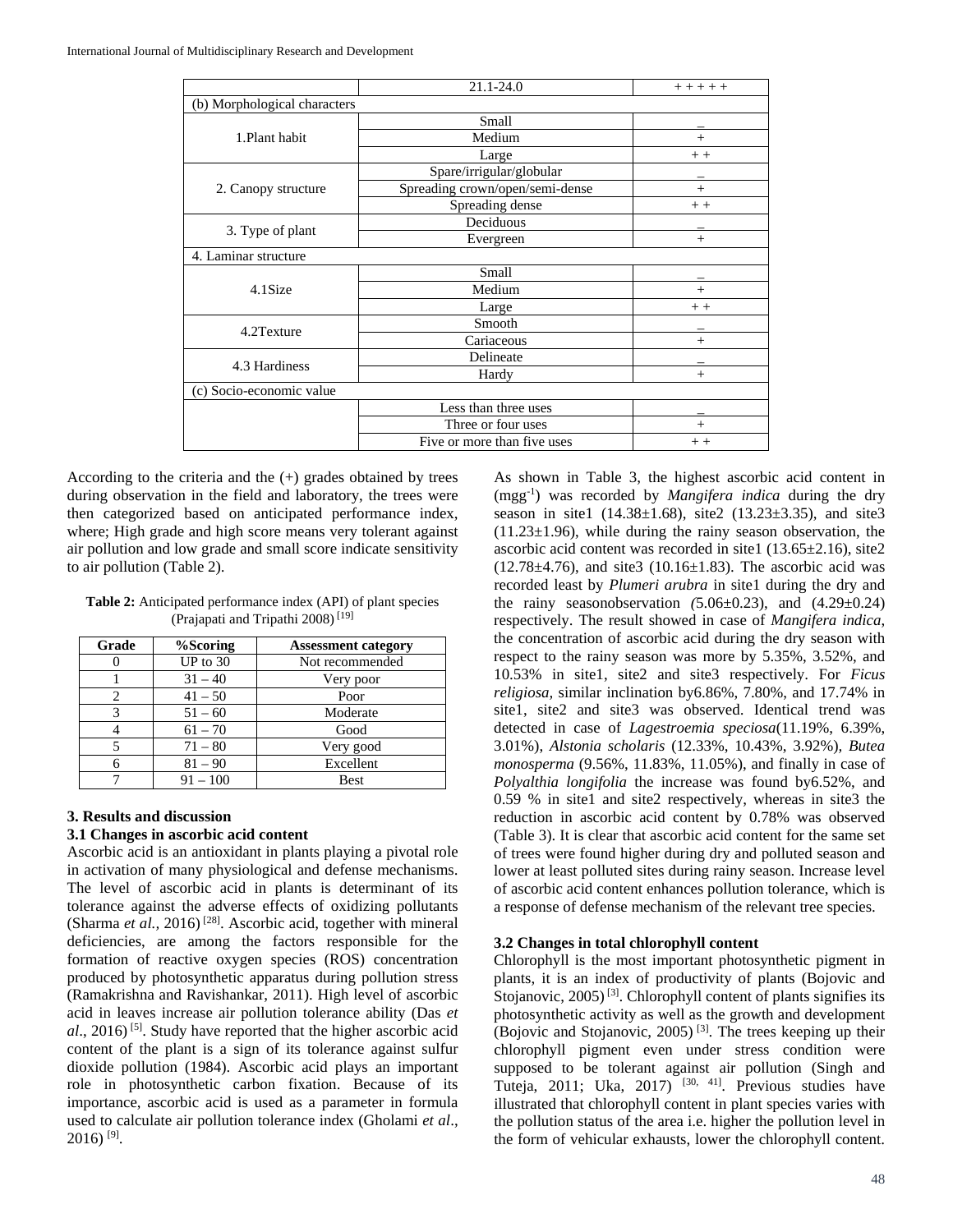It also varies with the tolerance as well as sensitivity of the plant species (Chavan, 2011)<sup>[4]</sup>. Degradation of chlorophyll pigment has been widely used as an indication of air pollution (Ninave *et al*., 2001) [4]. Study have reported that high level of road traffic pollution decrease chlorophyll content in plants near roadsides (Tripathi and Gautam, 2007) [4]. Present investigation revealed that the total chlorophyll content in (mgg-1 ) was found highest by *Polyalthia longifolia* during the rainy season in site1 (10.10±0.69), site2 (9.97±0.89), and site3 (11.52±0.77), whereas during the dry season observation the total chlorophyll content was recorded in site1 (9.37±0.35), site2 (9.62 $\pm$ 0.77), and site3 (10.27 $\pm$ 1.42). The other tree species with high total chlorophyll content was *Mangifera indica* during the rainy season in site1  $(8.72 \pm 0.42)$ , site2  $(9.38\pm0.38)$ , and site  $(9.88\pm0.18)$ , while during the dry season observation the total chlorophyll content was recorded in site1 (8.68 $\pm$ 0.21), site2 (9.22 $\pm$ 0.45), and site3 (9.42 $\pm$ 0.36) respectively. However total chlorophyll content was recorded minimum by *Plumeria rubra* during the rainy season in site1 *(*3.53±0.47), site2 (3.91±0.36), and site3 (4.48±0.31), while during the dry season observation the total chlorophyll was noticed in site1  $(3.95 \pm 0.61)$ , site2  $(3.46 \pm 0.19)$ , and site3  $(5.10\pm1.72)$  respectively (Table 3).

The result showed that in case of *Mangifera indica*, the total chlorophyll content in the rainy season with respect to the dry season was found to decrease by 0.46%, 1.71%, and 4.66% in site1, site2, and site3. While, in case of *Ficus religiosa* a

reduction by 5.23%, and 1.33% was observed in sit1, and site2 respectively, however in site3 the value of total chlorophyll was found to increase by 3.09%. For *Plumeria rubra*, a reduction in total chlorophyll content during the rainy season with respect to the dry season was observed by 5.23%, and 11.51% in site1, and site2 respectively, while in site3 the total chlorophyll content in the dry season was found to increase by 13.84%. For *Lagestroemia speciosa* a reduction was found by 12.47%, 2.54%, and 15.85% in site1, site2, and site3 respectively. Identical trend of reduction was observed in case of *Alstonia scholaris* (10.79%, 12.04%, 14.26%), and *Polyalthia longifolia* (7.23%, 3.51%, 10.85%), whereas in case of *Butea monosperma* the concentration of total chlorophyll content during the rainy season with respect to the dry season was more by 0.54% in site1, while in site2, and site3 the fall in total chlorophyll content by 3.30%, and 1.34% was observed (Table 3). In the present investigation the total chlorophyll content was comparatively found higher during rainy season and least polluted sites, and lower during the dry season and polluted sites. This might be due to the destruction of chlorophyll content, hence the photosynthetic pigments are the most likely to be damaged by air pollution (Rabe and Kreeb, 1980)  $[20]$ . Chlorophyll pigments exist in highly organized state, and under stress it may undergo several photochemical reactions including oxidation, reduction, pheophytinisation, and reversible bleaching (Giri *et al*., 2013) [10].

**Table 3:** Seasonal variation in ascorbic acid content and total chlorophyll content of the studied tree species

|                       | <b>Site</b>    | $ASA (mgg-1)$                     |                  | $TCh (mgg^{-1})$    |                  |  |
|-----------------------|----------------|-----------------------------------|------------------|---------------------|------------------|--|
| Name of tree species  |                | <b>Rainy season</b><br>Dry season |                  | <b>Rainy season</b> | Dry season       |  |
|                       | S <sub>1</sub> | $13.65 \pm 2.16$                  | $14.38 \pm 1.68$ | $8.72 \pm 0.42$     | $8.68 \pm 0.21$  |  |
| Mangifera indica      | S <sub>2</sub> | $12.78 \pm 4.76$                  | $13.23 \pm 3.35$ | $9.38 \pm 0.38$     | $9.22 \pm 0.45$  |  |
|                       | S <sub>3</sub> | $10.16 \pm 1.83$                  | $11.23 \pm 1.96$ | $9.88 \pm 0.18$     | $9.42 \pm 0.36$  |  |
|                       | S <sub>1</sub> | $8.45 \pm 0.30$                   | $9.03 \pm 0.49$  | $5.74 \pm 0.22$     | $5.44 \pm 0.16$  |  |
| Ficus religiosa       | S <sub>2</sub> | $7.69 \pm 0.39$                   | $8.29 \pm 0.70$  | $6.77 \pm 0.37$     | $6.68 \pm 0.27$  |  |
|                       | $S_3$          | $6.99 \pm 0.09$                   | $8.23 \pm 0.57$  | $7.45 \pm 0.37$     | $7.68 \pm 1.41$  |  |
|                       | S <sub>1</sub> | $4.29 \pm 0.24$                   | $5.06 \pm 0.23$  | $3.53 \pm 0.47$     | $3.95 \pm 0.61$  |  |
| Plumeria rubra        | S <sub>2</sub> | $4.71 \pm 0.56$                   | $5.23 \pm 0.55$  | $3.91 \pm 0.36$     | $3.46 \pm 0.19$  |  |
|                       | S <sub>3</sub> | $4.80 \pm 0.47$                   | $5.07 \pm 0.52$  | $4.48 \pm 0.31$     | $5.10 \pm 1.72$  |  |
|                       | $S_1$          | $5.36 \pm 0.69$                   | $5.96 \pm 0.25$  | $5.59 \pm 0.34$     | $4.39 \pm 1.05$  |  |
| Lagestroemia speciosa | $S_2$          | $4.38 \pm 0.38$                   | $4.66 \pm 0.39$  | $6.30 \pm 0.29$     | $6.14 \pm 0.27$  |  |
|                       | S <sub>3</sub> | $4.65 \pm 0.35$                   | $4.79 \pm 0.20$  | $6.75 \pm 0.26$     | $5.68 \pm 1.09$  |  |
|                       | S <sub>1</sub> | $4.54 \pm 0.51$                   | $5.10 \pm 0.19$  | $4.54 \pm 0.30$     | $4.05 \pm 0.25$  |  |
| Alstonia scholaris    | S <sub>2</sub> | $4.22 \pm 0.35$                   | $4.66 \pm 0.37$  | $4.57 \pm 0.28$     | $4.02 \pm 0.48$  |  |
|                       | S <sub>3</sub> | $4.08 \pm 0.30$                   | $4.24 \pm 0.30$  | $4.70 \pm 0.53$     | $4.03 \pm 0.60$  |  |
|                       | S <sub>1</sub> | $8.68 \pm 0.08$                   | $9.51 \pm 0.58$  | $5.52 \pm 0.41$     | $5.55 \pm 0.64$  |  |
| Butea monosperma      | S <sub>2</sub> | $7.86 \pm 0.76$                   | $8.79 \pm 0.42$  | $6.37 \pm 0.26$     | $6.16 \pm 0.27$  |  |
|                       | S <sub>3</sub> | $7.42 \pm 0.49$                   | $8.24 \pm 0.26$  | $7.45 \pm 0.62$     | $7.35 \pm 0.48$  |  |
|                       | S <sub>1</sub> | $5.06 \pm 0.22$                   | $5.39 \pm 0.64$  | $10.10 \pm 0.69$    | $9.37 \pm 0.35$  |  |
| Polyalthia longifolia | S <sub>2</sub> | $5.06 \pm 0.24$                   | $5.09 \pm 0.28$  | $9.97 \pm 0.89$     | $9.62 \pm 0.77$  |  |
|                       | S <sub>3</sub> | $5.14 \pm 0.59$                   | $5.10 \pm 0.39$  | $11.52 \pm 0.77$    | $10.27 \pm 1.42$ |  |

#### **3.3 Changes in leaf extract pH value**

The high value of the leaf extract pH is recognized to improve tolerance to air pollution (Prajapati and Tripathi, 2008) [19]. Changing of pH value in leaves might change the stomata conductivity. Stomata in leaves remain closed in leaves with low pH condition, and become open in leaves with high pH (Lohe *et al*., 2015) [15]. pH also influences the photosynthetic

efficiency rate in leaves, photosynthetic rate increases in leaves with high pH and reduce in leaves with lower pH value (Lohe *et al*., 2015) [15]. High pH may increase the efficiency of conversion from hexose sugar to ascorbic acid, while low leaf extract pH shows a good correlation with sensitivity to air pollution (Rehman and Gul, 2015; Escobedo *et al.*, 2008)<sup>[24, 8]</sup>. Study have reported that in presence of an acidic pollutant, the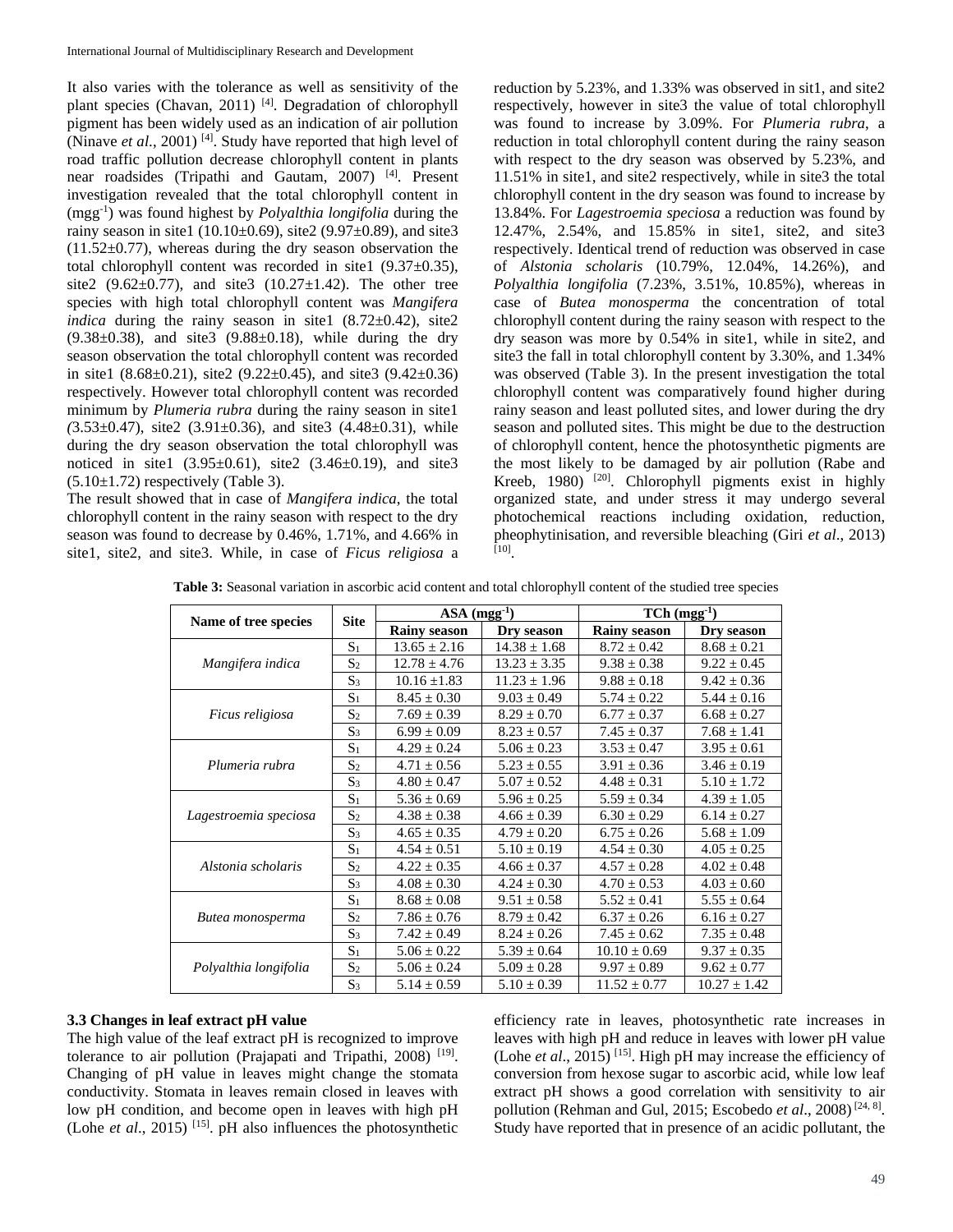leaf extract pH was lowered, and the decline was greater in sensitive species (Scholz and Reck, 1977)  $[25]$ . The result of the present study revealed that the leaf extract pH was recorded highest by *Ficus religiosa* during the rainy seasonin site1  $(6.74\pm0.39)$ , site2  $(6.72\pm0.43)$ , and site3  $(6.82\pm0.02)$ , while during the dry season observation the leaf extract pH values recorded in site1  $(6.34 \pm 0.10)$ , site2  $(6.66 \pm 0.23)$ , and site3  $(6.71\pm0.02)$  respectively. However, the leaf extract pH was found least in *Plumeria rubra* during the rainy season in site1  $(5.31\pm0.10)$ , site2  $(5.27\pm0.58)$ , and site3  $(5.44\pm0.10)$ , whereas during the dry season observation the leaf extract pH was found in site1  $(5.26 \pm 0.05)$ , site2  $(5.30 \pm 0.04)$ , and site3  $(5.41\pm0.09)$  respectively (Table 4). The result of the present investigation indicated that in case of *Mangifera indica*, the pH of the leaf extract during the rainy season with respect to the dry season was found to increase by 1.25%, and 0.17% toward slightly alkaline side in site1, and site2 respectively, while in site3 the pH value was found to decrease by 0.68% toward acidic side. In case of *Ficus religiosa*, the pH of leaf extract of the rainy season samples with respect to dry season sample was found to decrease by 5.93%, 0.89%, and 1.61% towards acidic side in site1, site2, and site3 respectively. Similar trend was observed in case of *Alstonia scholaris*, in which pH of leaf extract in the dry season was found to decrease towards acidic sides by 2.08%, 1.48%, and 0.69% in site1, site2, and site3 respectively. Moreover, *Polyalthia longifolia* followed the identical trend, in which pH of leaf extract in the dry season was found to decrease by 6.59%, 1.73%, and 0.52% in site1, site2, and site3 respectively. However in case of *Butea monosperma*, the pH of leaf extract of the dry season was found to increase throughout towards nearly neutral side by 0.82 % in site1,while in site2 and site3; the pH of leaf extract was found to decrease slightly by 0.77%, and 0.62% respectively (Table 4).

### **3.4 Changes in leaf relative water content (%)**

Leaf relative water content is a crucial prerequisite for plant life; and shortage of water may cause severe stress to terrestrial plants (Singh and Verma, 2007)<sup>[32]</sup>. High amount of relative water content helps in maintaining physiological balance under stress condition. Moreover, enough water content in plants is useful for drought resistance (Lohe *et al*., 2015; Soltys-Kalina *et al*., 2016) [15, 34] . The relative water content is usually associated with the protoplasmic

permeability of cells, which is involved in the loss of water and dissolved nutrients in plants, resulting in senescence of leaves (Escobedo *et al*., 2008) [8]. Relative water content plays a very important role in cell integrity during pollution stress, and in the same way, leaf relative water could have diluted chemical effects of pollutants absorbed by plants during physiological activity to maintain optimum physiological pH for metabolism (Singh and Verma, 2007; Dedio, 1975)  $^{[32]}$ . Hence the plants with high relative water content even under polluted situations may be tolerant to air pollution. The result of the present investigation showed that the leaf relative water content percentage was recorded highest for *Plumeria rubra* during the rainy season in site1  $(87.63 \pm 1.44\%)$ , site2  $(87.55\pm2.48\%)$ , and site 3 (90.11 $\pm$ 0.73%), while during the dry season observation the LRWC was recorded in site1,  $(87.32\pm0.83\%)$ , site2  $(87.23\pm0.93\%)$ , and site3  $(87.83\pm1.17\%)$ respectively. The other tree species with high leaf relative water content percentage was *Butea monosperma* during the rainy season in site1 (81.64 $\pm$ 1.35%), site2 (82.47 $\pm$ 1.39%), and site3 (83.11±2.07%), whereas during the dry season observation the leaf relative water content was found in site1 (79.51±0.87%), site2 (80.46±1.08%), and site3 (82.43±0.81%) respectively. However, the leaf relative water content was recorded least by *Alstonia scholaris* during the rainy season observation in site1 (68.52±1.62%), site2 (67.35±0.83%),and site3 (68.22±1.01%), while during the dry season observation the leaf relative water content was recorded in  $site1(67.13\pm0.92\%)$ ,  $site2$   $(71.70\pm0.85\%)$ , and  $site3$  $(66.62 \pm 1.72\%)$ , respectively (Table 4). The investigation revealed that in case of *Mangifera indica* leaf relative water content (%) in the rainy season samples with respect to the dry season samples was found to increase by 0.10%, and 1.51% in site1, and site2, while in site3 a reduction by 1.03% was observed. From the result it appears that the relative water content (%) in the rainy season with respect to the dry season was found decrease by 0.35%, 0.37%, and 2.53% in site1, site2 and site3 respectively for *Plumeria rubra*. Moreover, a reduction by 2.61%, 2.44%, and 0.82% in site1, site2, and site3 respectively recorded for *Butea monosperma*. Almost all studied tree species except *Mangifera indica*, and *Ficus religiosa* in site1, *Mangifera indica* and *Alstonia scholaris* in site2, and *Lagestroemia speciosa* in site<sub>3</sub>, showed reduction in leaf relative water content (%) during the dry season with respect to rainy season observation (Table 4).

|                       | <b>Site</b>    | pH(value)           |                 | $%$ LRWC            |                  |  |
|-----------------------|----------------|---------------------|-----------------|---------------------|------------------|--|
| Name of tree species  |                | <b>Rainy season</b> | Dry season      | <b>Rainy season</b> | Dry season       |  |
|                       | $\mathrm{S}_1$ | $5.60 + 0.15$       | $5.67 + 0.07$   | $78.00 + 1.83$      | $78.08 \pm 1.48$ |  |
| Mangifera indica      | S <sub>2</sub> | $5.74 + 0.04$       | $5.75 \pm 0.03$ | $78.08 \pm 0.85$    | $79.26 \pm 1.08$ |  |
|                       | $S_3$          | $5.88 \pm 0.07$     | $5.84 + 0.05$   | $80.54 + 1.04$      | $79.71 \pm 2.98$ |  |
| Ficus religiosa       | S <sub>1</sub> | $6.74 + 0.39$       | $6.34 + 0.10$   | $76.46 + 1.03$      | $77.31 + 0.84$   |  |
|                       | S <sub>2</sub> | $6.72 + 0.43$       | $6.66 + 0.23$   | $76.65 \pm 1.13$    | $75.94 \pm 0.95$ |  |
|                       | S <sub>3</sub> | $6.82 + 0.02$       | $6.71 + 0.02$   | $77.51 + 2.24$      | $76.48 + 1.91$   |  |
|                       | $\mathrm{S}_1$ | $5.31 \pm 0.10$     | $5.26 + 0.05$   | $87.63 + 1.44$      | $87.32 + 0.83$   |  |
| Plumeri arubra        | S <sub>2</sub> | $5.27 + 0.58$       | $5.30 + 0.04$   | $87.55 + 2.48$      | $87.23 + 0.93$   |  |
|                       | $S_3$          | $5.44 + 0.10$       | $5.41 + 0.09$   | $90.11 \pm 0.73$    | $87.83 \pm 1.17$ |  |
|                       | S <sub>1</sub> | $5.69 \pm 0.62$     | $6.10 + 0.09$   | $78.78 \pm 0.57$    | $76.88 \pm 0.39$ |  |
| Lagestroemia speciosa | S <sub>2</sub> | $6.28 + 0.33$       | $6.25 + 0.30$   | $79.13 + 0.92$      | $78.24 + 0.55$   |  |

**Table 4:** Seasonal variation in leaf extracts pH and leaf relative water content (%) of the studied tree species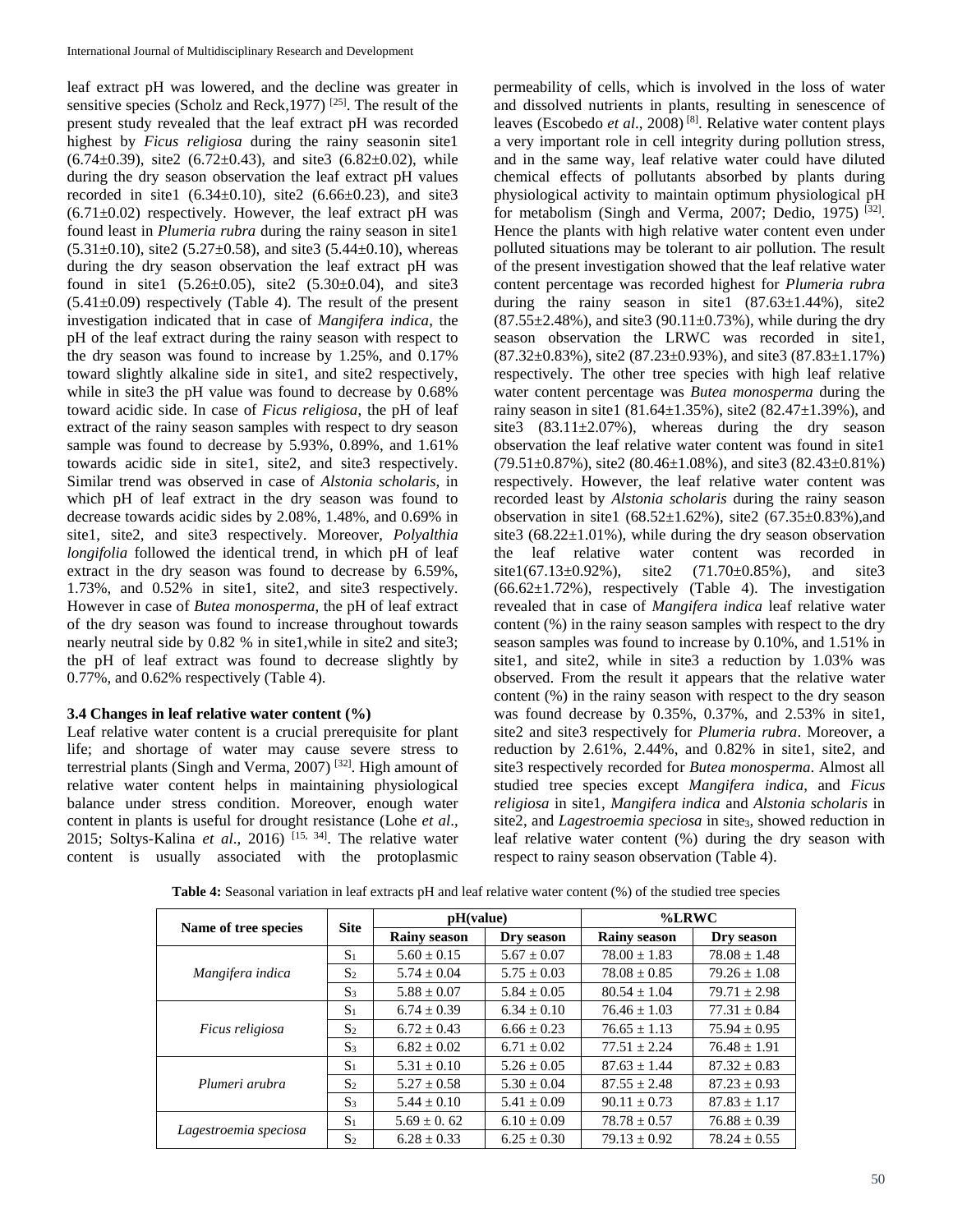|                       | S <sub>3</sub> | $5.38 \pm 0.33$ | $5.35 \pm 0.10$ | $80.37 + 0.71$   | $80.48 \pm 1.03$ |
|-----------------------|----------------|-----------------|-----------------|------------------|------------------|
|                       | S <sub>1</sub> | $5.29 \pm 0.14$ | $5.18 \pm 0.02$ | $68.52 \pm 1.62$ | $67.13 \pm 0.92$ |
| Alstonia scholaris    | S <sub>2</sub> | $5.40 + 0.64$   | $5.32 + 0.02$   | $67.35 + 0.83$   | $71.70 \pm 0.85$ |
|                       | S <sub>3</sub> | $5.76 + 0.20$   | $5.72 + 0.22$   | $68.22 + 1.01$   | $66.62 + 1.72$   |
| Butea monosperma      | $S_1$          | $6.12 \pm 0.34$ | $6.17 \pm 0.17$ | $81.64 \pm 1.35$ | $79.51 \pm 0.87$ |
|                       | S <sub>2</sub> | $6.47 + 0.17$   | $6.42 + 0.03$   | $82.47 + 1.39$   | $80.46 \pm 1.08$ |
|                       | $S_3$          | $6.47 + 0.04$   | $6.43 + 0.04$   | $83.11 + 2.07$   | $82.43 \pm 0.81$ |
| Polyalthia longifolia | $S_1$          | $6.07 + 0.47$   | $5.67 \pm 0.10$ | $80.03 \pm 0.73$ | $79.47 \pm 1.15$ |
|                       | S <sub>2</sub> | $5.79 \pm 0.44$ | $5.69 + 0.27$   | $80.52 + 1.40$   | $79.98 + 1.44$   |
|                       | S <sub>3</sub> | $5.79 \pm 0.01$ | $5.76 \pm 0.02$ | $81.04 + 0.93$   | $84.73 \pm 4.70$ |

### **3.5 Changes in air pollution tolerance index value**

The result of the present investigation illustrated that the seven studied tree species shows considerable variation in their susceptibility to air pollution and they responded differently to air pollutants. The average APTI index value was highest by *Mangifera indica*in site1 (27.90±2.81), site2 (27.51±6.22), and site3 (24.59±2.99), followed by *Butea monosperma* in site1 (18.69±0.97), site2 (18.72±0.94), and site3 (19.12±0.83), while the least average APTI value was found in *Alstonia scholaris* i.e. site1 (11.37  $\pm$  0.45), site2 (11.24 $\pm$ 0.60), and site3 (10.94±0.46) respectively (Table 5).

the value of APTI index in the dry season with respect to the rainy season was increased by 4.10%, 2.39%, and 4.32% in site1, site2, and site3 respectively. For *Ficus religiosa* an increased was recorded by 1.05%, 3.55%, and 9.59%, while in case of *Plumeria rubra*an increase by 6.61%, 1.60%, and 1.89% was observed in site1, site2, and site3 respectively. Identical trend was detected for *Butea monosperma* an increase of 4.65%, 4.14%, and 5.15% was recorded in site1, site2, and site3 respectively. However *Polyalthia longifolia* showed a reduction during the dry season with respect to the rainy season by 0.74%, 1.37%, and 2% in site1, site2, and site3 respectively (Table 5).

It is revealed from present study in case of *Mangifera indica*,

**Table 5:** Seasonal variation in air pollution tolerance index (APTI) value the studied tree species

|                       | <b>Site</b>    |                     | <b>APTI</b> (Value) | <b>APTI</b> (mean) |
|-----------------------|----------------|---------------------|---------------------|--------------------|
| Name of tree species  |                | <b>Rainy season</b> | Dry season          |                    |
|                       | S <sub>1</sub> | $27.34 + 3.08$      | $28.46 \pm 2.57$    | $27.90 + 2.81$     |
| Mangifera indica      | S <sub>2</sub> | $27.18 \pm 7.26$    | $27.83 \pm 5.42$    | $27.51 \pm 6.22$   |
|                       | S <sub>3</sub> | $24.07 \pm 2.97$    | $25.11 \pm 3.10$    | $24.59 \pm 2.99$   |
|                       | S <sub>1</sub> | $18.18 \pm 0.37$    | $18.37 \pm 0.41$    | $18.27 \pm 0.39$   |
| Ficus religiosa       | $S_2$          | $18.04 \pm 0.64$    | $18.68 \pm 1.32$    | $18.36 \pm 1.06$   |
|                       | S <sub>3</sub> | $17.73 \pm 1.25$    | $19.43 + 0.65$      | $18.58 \pm 1.31$   |
|                       | S <sub>1</sub> | $12.56 \pm 0.34$    | $13.39 \pm 0.35$    | $12.97 \pm 0.54$   |
| Plumeria rubra        | S <sub>2</sub> | $13.09 \pm 0.66$    | $13.30 \pm 0.56$    | $13.20 \pm 0.60$   |
|                       | $S_3$          | $13.78 \pm 0.56$    | $14.04 + 0.48$      | $13.91 \pm 0.52$   |
|                       | S <sub>1</sub> | $13.95 \pm 1.06$    | $13.95 \pm 0.84$    | $13.95 \pm 0.93$   |
| Lagestroemia speciosa | S <sub>2</sub> | $13.43 \pm 0.64$    | $13.61 \pm 0.64$    | $13.52 \pm 0.62$   |
|                       | S <sub>3</sub> | $13.67 \pm 0.35$    | $13.32 \pm 0.46$    | $13.50 \pm 0.44$   |
|                       | S <sub>1</sub> | $11.31 \pm 0.60$    | $11.42 \pm 0.25$    | $11.37 \pm 0.45$   |
| Alstonia scholaris    | S <sub>2</sub> | $10.95 \pm 0.51$    | $11.53 \pm 0.56$    | $11.24 \pm 0.60$   |
|                       | S <sub>3</sub> | $11.09 \pm 0.39$    | $10.79 \pm 0.49$    | $10.94 \pm 0.46$   |
|                       | S <sub>1</sub> | $18.26 \pm 0.41$    | $19.11 \pm 1.19$    | $18.69 \pm 0.97$   |
| Butea monosperma      | S <sub>2</sub> | $18.34 \pm 1.09$    | $19.10 \pm 0.60$    | $18.72 \pm 0.94$   |
|                       | S <sub>3</sub> | $18.64 \pm 0.78$    | $19.60 \pm 0.57$    | $19.12 \pm 0.83$   |
|                       | S <sub>1</sub> | $16.17 \pm 0.57$    | $16.05 \pm 0.92$    | $16.11 \pm 0.74$   |
| Polyalthia longifolia | S <sub>2</sub> | $16.01 \pm 0.34$    | $15.79 \pm 0.45$    | $15.90 \pm 0.40$   |
|                       | S <sub>3</sub> | $16.98 \pm 0.85$    | $16.64 \pm 1.11$    | $16.81 \pm 0.97$   |

As revealed in Figure 2, the overall air pollution tolerance index (APTI) values of the studied trees species ranged between 11.18±0.53 to 26.66±4.48. The highest APTI value was recorded by *Mangifera indica* (26.66±4.48), followed by *Butea monosperma* (18.84±0.92), *Ficus religiosa* (18.4±0.98), *Polyalthia longifolia* (16.28+0.83), *Lagestroemia speciosa* (13.66±0.71), *Plumeria rubra* (13.36±0.68), and *Alstonia scholaris* (11.18 $\pm$ 0.53), respectively. The high APTI value points tolerance response of trees, while the lower APTI indicates the sensitivity of tree species against air pollution stress.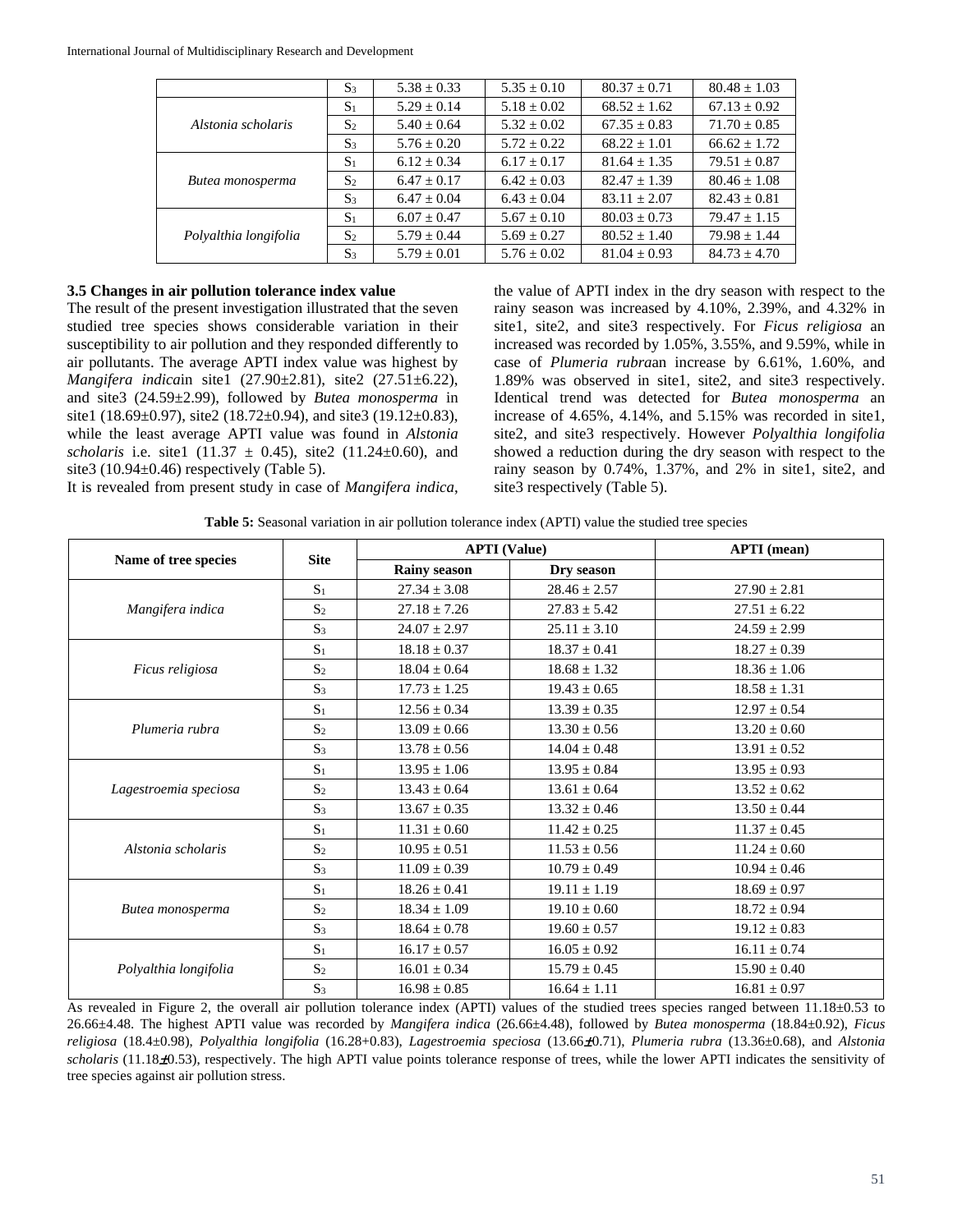

**Fig 2:** Average air pollution tolerance index value of the studied tree species

### **3.6 Anticipated performance index assessment of the studied tree species**

Each plant species has a different ability to absorb, and adsorb pollutants by their foliar surfaces, which is influenced by several biochemical, physiological and morphological characteristics (Rehman and Gul 2015)<sup>[24]</sup>. Morphological characters of plalnts are very important in determining plant resistance to air pollution (Verma and Chandra 2014; Rahul and Jain  $2014$ )  $[43, 14]$ . Dust intercepting and adsorption capacity of trees species mostly depend on their surface geometry, phyllotaxy, leaf external charactersitics, for example, presence or absonce of hairs, cuticle, stomata, trees heighet, feature and size of canopy (Rahul and Jain 2014; Prajapati and Tripathi 2008)<sup>[43, 19]</sup>.

| Name of tree species  | <b>APTI</b> | Tree<br>Canopy |           | <b>Laminar structure</b><br><b>Type</b> |       |                | <b>Economic</b> |           |
|-----------------------|-------------|----------------|-----------|-----------------------------------------|-------|----------------|-----------------|-----------|
|                       | value       | habit          | structure | of tree                                 | Size  | <b>Texture</b> | <b>Hardness</b> | important |
| Mangifera indica      | $+ + + + +$ | $+ +$          | $+ +$     |                                         |       |                |                 | $+ +$     |
| Ficus religiosa       | $+ + + +$   | $+ +$          | $+ +$     |                                         | $+ +$ |                |                 |           |
| Plumeria rubra        |             |                |           |                                         | $+ +$ |                |                 | $+ +$     |
| Lagestroemia speciosa |             | $+ +$          |           |                                         |       |                |                 | $+ +$     |
| Alstonia scholaris    |             | $+ +$          | $+ +$     |                                         |       |                |                 |           |
| Butea monosperma      | $+ +$       | $+ +$          |           |                                         | $+ +$ |                |                 | $+ \cdot$ |
| Polyalthia longifolia | $+ + +$     |                |           |                                         |       |                |                 |           |

**Table 6:** Evaluation of the studied tree species based on their APTI value and biological and socio-economic characteristics.

The grading patterns of the studied tree species are shown in Table 6 and the API base evaluation are described in Table 7 depictsing and summarizing the air pollution tolerance index values together with the morphological, socio-economic and anticipated performance index values. It is revealed that *Mangifera indica* by achieving the API of 7 value was likely to be the best performer against air pollution. *Ficus religiosa*

and *Butea monosperma* by obtaining the API value of 6 were recognized to be excellent performing tree species. On the other hand, *Lagestroemia speciosa*, *Alstonia scholaris*, and *Polyalthia longifolia* getting the API value 4 are peredicted to be good performers, however, *Plumeria rubra* with the anticipated performer value of 2 was recorded as a poor tree species for air pollution tolerance.

| <b>Table 7:</b> Anticipated performance index of the studied tree species |  |  |
|---------------------------------------------------------------------------|--|--|
|---------------------------------------------------------------------------|--|--|

| Name of tree species  |             | <b>Grade allotted</b> | <b>API</b> value | <b>Assessment category</b> |  |
|-----------------------|-------------|-----------------------|------------------|----------------------------|--|
|                       | Total $(+)$ | %Scoring              |                  |                            |  |
| Mangifera indica      | 15          | 93.75                 |                  | <b>Best</b>                |  |
| Ficus religiosa       | 14          | 87.5                  |                  | Excellent                  |  |
| Plumeria rubra        | δ           | 50                    |                  | Poor                       |  |
| Lagestroemia speciosa | 10          | 62.5                  |                  | Good                       |  |
| Alstonia scholaris    | 10          | 62.5                  |                  | Good                       |  |
| Butea monosperma      | 14          | 87.5                  |                  | Excellent                  |  |
| Polyalthia longifolia | 10          | 62.5                  |                  | Good                       |  |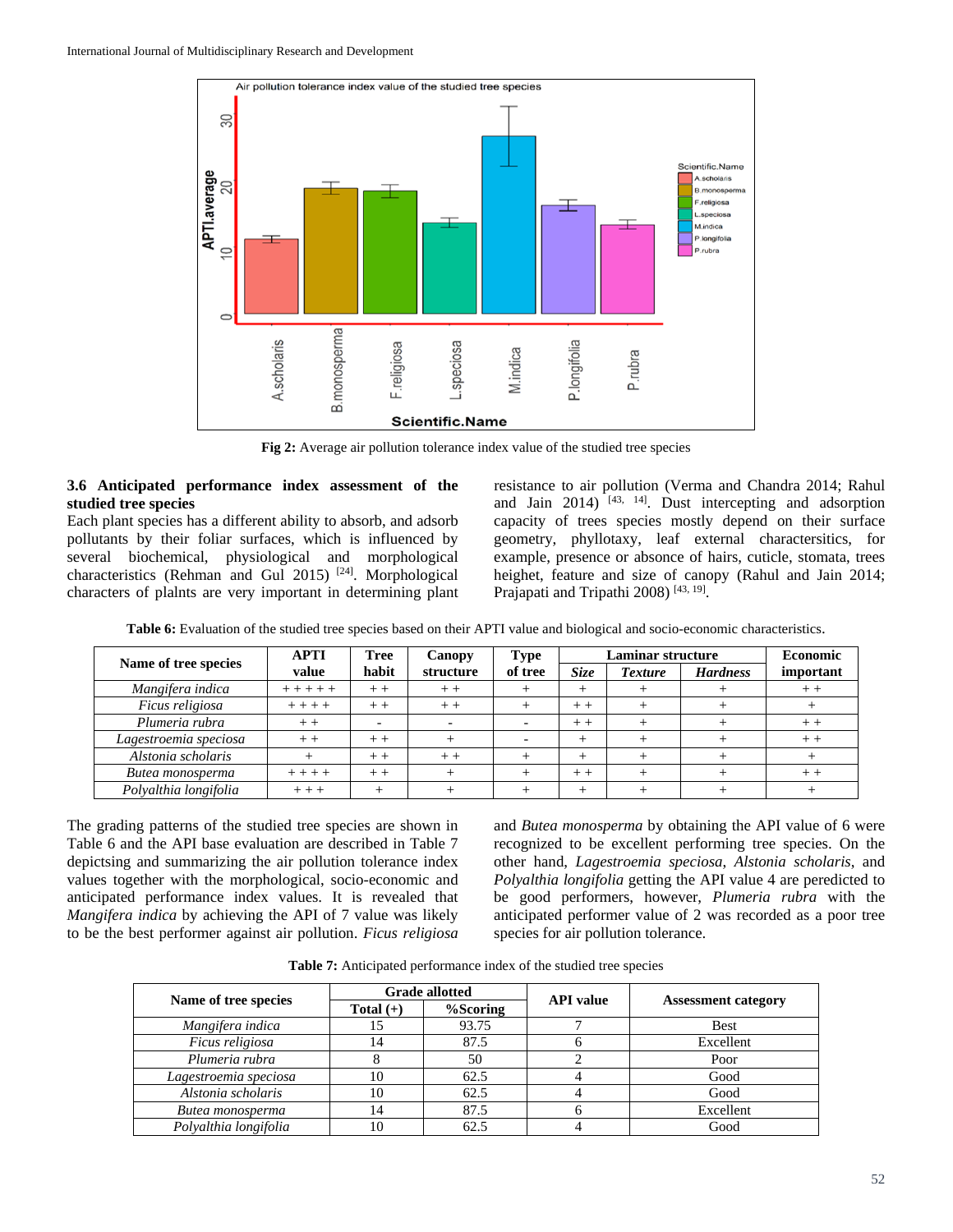#### **4. Conclusion**

Air pollution in Chiang Mai city can be mitigated by choosing and cultivation tolerant trees species in and around urban areas. To accomplish this aim, the air pollution tolerance index (APTI) and the anticipated performance index (API) of the seven common roadsides tree species were estimated. The average APTI value ranged from  $11.18\pm0.53$  to  $26.66\pm4.48$ . The descending order of APTI values were *Mangifera indica*>*Butea monosperma>Ficus religiosa*>*Polyalthia longifolia*>*Lagestroemia speciosa*>*Plumeria rubra*>*Alstonia scholaris*. Furthermore, it is revealed that impact of air pollution in terms of changes during study from the rainy to the dry and polluted season took place significantly in both seasonal groups of ascorbic acid, while two seasonal groups of the remaining biochemical parameters and air pollution tolerance index values were not significant differences. The result of API index illustrated that *Mangifera indica* would be the best performeramong all the tree species. Similarly, *Butea monosperma*, and *Ficus religiosa* were expected to be excellent performers. While, *Polyalthia longifolia*, *Lagestroemia speciosa*, and *Alstonia scholaris,* were recognized as good performing trees species, and hence these species can be recommended for cultivation in and around industrial and urban areas for mitigation air pollution problem.

### **5. Acknowledgments**

Financial support provided by the Thailand International Cooperation Agency (TICA), and Program of Environmental Science, Faculty of Science, Chiang Mai University, are gratefully acknowledge. A great deal of appreciation goes to Plant Physiology and Post-Harvest Technology Laboratory, Biology Department, Faculty of Science, Chiang Mai University for arrangement of necessary laboratory facilities.

### **6. References**

- 1. Agbaire PO, Esiefarienrhe E. Air Pollution Tolerance Indicesof Some Plants around Otorogun Gas Plant in Delta State, Nigeria. Journal of Applied Sciences and Environmental Management. 2009, (1)13.
- 2. Arnon DI. Copper Enzymes in Isolated Chloroplasts. Polyphenoloxidase in Beta Vulgaris. Plant Physiology. 1949; 24(1):1-15.
- 3. Bojovic B, Stojanovic J. Chlorophyll and Carotenoid Content in Wheat Cultivars as a Function of Mineral Nutrition. Arch. Biol. Sci., Belgrade. 2005; 57(4):283- 290.
- 4. Chavan B. Effect of Tree Canopy Shade on Photosynthetic Pigment in Mangifera Indica. Deccan Current Science. 2011; 4(1):249-252.
- 5. Das SK, Jayanta KP, Hrudayanath T. Antioxidative Response to Abiotic and Biotic Stresses in Mangrove Plants: International Review of Hydrobiology. 2016; 101(1-2):3-19.
- 6. Dedio W. Water Relations in Wheat Leaves as Screening Tests for Drought Resistance. Canadian Journal of Plant Science. 1975; 55:369-378.
- 7. Deepa N, Charanjit K, Balraj S, Kapoor HC. Antioxidant Activity in Some Red Sweet Pepper Cultivars. Journal of Food Composition and Analysis Biodiversity and Nutrition: A Common path Biodiversity and Nutrition.

2006; 19(6-7):572-578.

- 8. Escobedo FJ, John EW, David JN. Analyzing the Cost Effectiveness of Santiago, Chile's Policy of Using Urban Forests to Improve Air Quality. Journal of Environmental Management. 2008; 86(1):148-157.
- 9. Gholami A, Mojiri A, Amini H. Investigation of the Air Pollution Tolerance Index (APTI) Using Some Plant Species in Ahvaz Region. The Journal of Animal & Plant Sciences. 2016; 26(2):475-480.
- 10. Giri S, Deepali S, Ketki D, Pallavi D. Effect of Air Pollution on Chlorophyll Content of Leaves. Current Agriculture Research Journal. 2013; 1(2):93-98.
- 11. Horton R. Understanding Disease, Injury, and Risk. GBD: The Lancet. 2012; 380(9859):2053-2054.
- 12. Janta R, Chantara S. Tree Bark as Bioindicator of Metal Accumulation from Road Traffic and Air Quality Map: A Case Study of Chiang Mai, Thailand. Atmospheric Pollution Research, 2017, 1-12.
- 13. Lohe RN, Tyagi B, Singh VA. Comparative Study for Air Pollution Tolerance Index of Some Terrestrial Plant Species. Global Journal of Environmental Science and Management. 2015; 1(4):315-324.
- 14. Ninave SY, Chaudhari PR, Gajghate DG, Tarar JL. Foliar Biochemical Features of Plants As Indicators of Air Pollution. Bulletin of Environmental Contamination and Toxicology. 2001; 67(1):133-140.
- 15. Pandey AK, Pandey M, Mishra A, Tiwary SM, Tripathi BD. Air Pollution Tolerance Index and Anticipated Performance Index of Some Plant Species for Development of Urban Forest. Urban Forestry & Urban Greening. 2015; 14(4):866-871.
- 16. Pandey GP. A Survey of Fluoride Pollution Effects on the Forest Ecosystem around an Aluminium Factory in Mirzapur, India. Environmental Conservation. 1981; 8(2):131-137.
- 17. Pathak V, Tripathi BD, Mishra VK. Evaluation of Anticipated Performance Index of Some Tree Species for Green Belt Development to Mitigate Traffic Generated Noise. Urban Forestry & Urban Greening. 2010; 10:61- 66.
- 18. PCD. Thailand State of Pollution Report 2013 / Pollution Control Department, Ministry of Natural Resources and Environment. http://library.nhrc.or.th/ULIB/dublin.php?ID=8389, accessed June 1, 2017.
- 19. Prajapati SK, Tripathi BD. Anticipated Performance Index of Some Tree Species Considered for Green Belt Development in and around an Urban Area: A Case Study of Varanasi City, India. Journal of Environmental Management. 2008; 88(4):1343-1349.
- 20. Rabe R, Kreeb KH. Bio indication of Air Pollution by Chlorophyll Destruction in Plant Leaves. Oikos. 1980; 34(2):163-167.
- 21. Rahul J, Manish KJ. An Investigation in to the Impact of Particulate Matter on Vegetation along the National Highway: A Review. Research Journal of Environmental Sciences. 2014; 8(7):356-372.
- 22. Rai PK. Biodiversity of Roadside Plants and Their Response to Air Pollution in an Indo-Burma Hotspot Region: Implications for Urban Ecosystem Restoration.